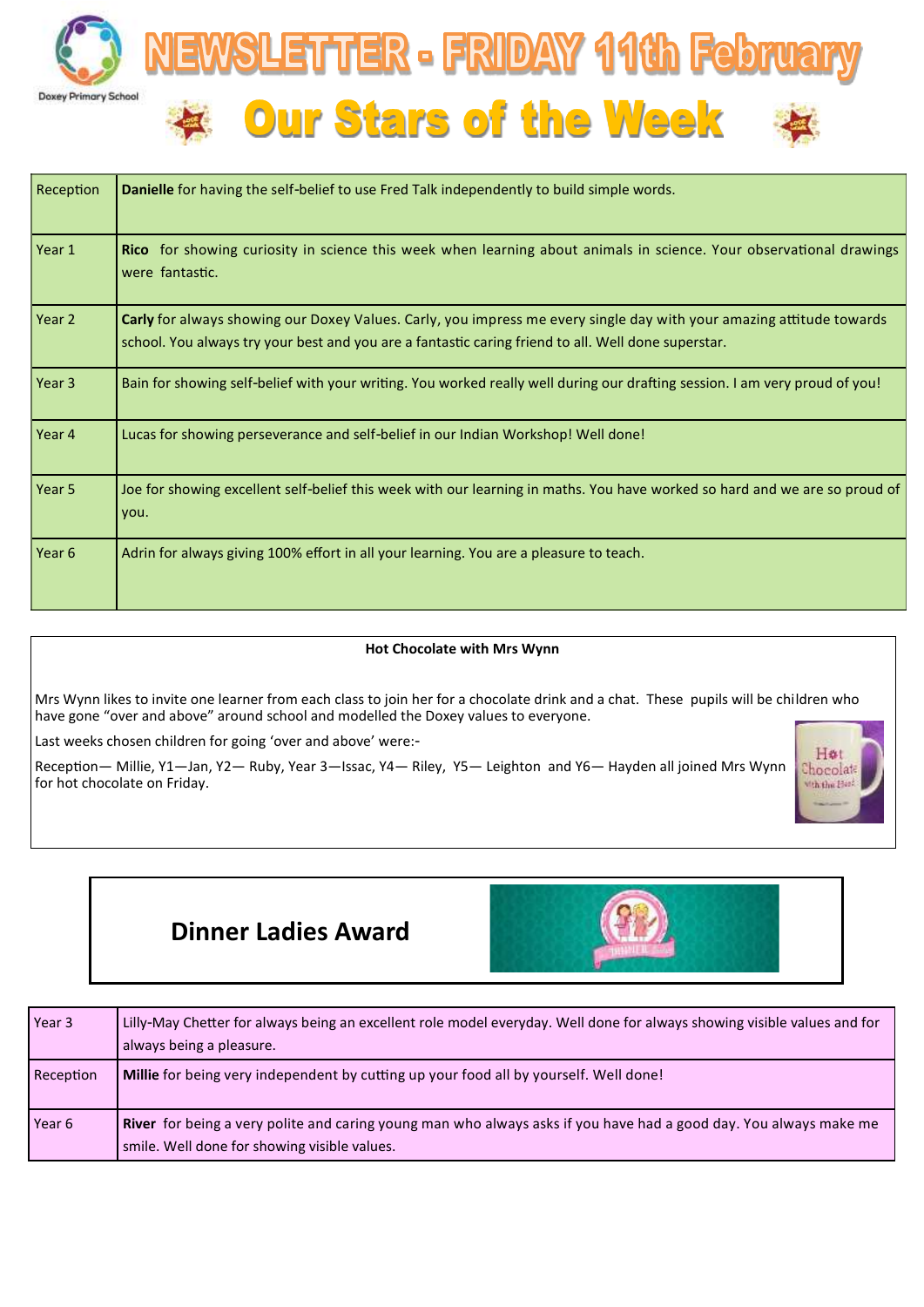#### **Indian Dance Workshop**

Children in year 3 and 4 took part in an Indian workshop on Thursday. It most lovely to see the children join in with all the moves with such enthusiasm as they performed to the school. It was an enjoyable day filled with fun, knowledge and energy.



**NUMBER DAY—Dress up For Digits**

On Friday the children came to school wearing items of clothes with numbers on them in exchange for a donation of money to NSPCC. During the day the children took part in lots of maths activities and games. We raised a total of £87.35 thank you to everyone that donated.



#### **Punctuality**

#### **Nursery and sparkles children**

The gate for Nursery and Sparkles closes at 8.45pm, this is to give staff the opportunity to settle the children before the start of the school day and to give parents the opportunity to drop older children off on the playground. If your child arrives after 8.45pm, please sign them in the register at reception and wait for a member of staff to collect your child.

#### **Reception to Year 6**

The gates close at 9.00pm, if your child arrives after this time your child will be marked as late in the register. Please sign your child in at main reception. If your child arrives after registration has closed at 9.20pm, please sign them in the late register in reception. Your child will be marked with a 'U' code in the register which is an unauthorised absence if they arrive once the registers have closed.

Please support us by making sure your child arrives on time so that we are able to settle them into the class setting prior to starting lessons keep disruption to the class as a minimum.

Thank you

#### **Holidays in Term Time**

The Department of education has made it clear that Head Teachers may not grant any leave of absence during term time unless there are exceptional circumstances. Each case will be considered on it's own merits. Parents need therefore, to consider very carefully before making any leave requesting for leave of absence.

Please be aware that if you take holiday in term time without permission, the absence will be recorded as **unauthorised**, which may be subject to a Penalty Notice fine of £60 **per parent per child.** This fine will increase to £120 if not paid within 21 days. Failure to pay the fine within the period 22 to 28 days may lead to Court proceedings.

**CLASS WITH THE BEST ATTENDANCE—Week ending 11/02/22** Y6– 100%

Here's how the other classes performed

Year 1, - 92.5%, Year 2—84%, Year 3—96.3%, Year 4– 97.5% and Year 5 - 96.8%

#### **Nursery Applications—September 2022**

Applications are now open if you would like your child to join Doxey Nursery School in September 2022.

If your child was born between 1st September 2018 and 31st August 2019, they are eligible for a nursery place.

If you would like an application form or further information , please contact the school office.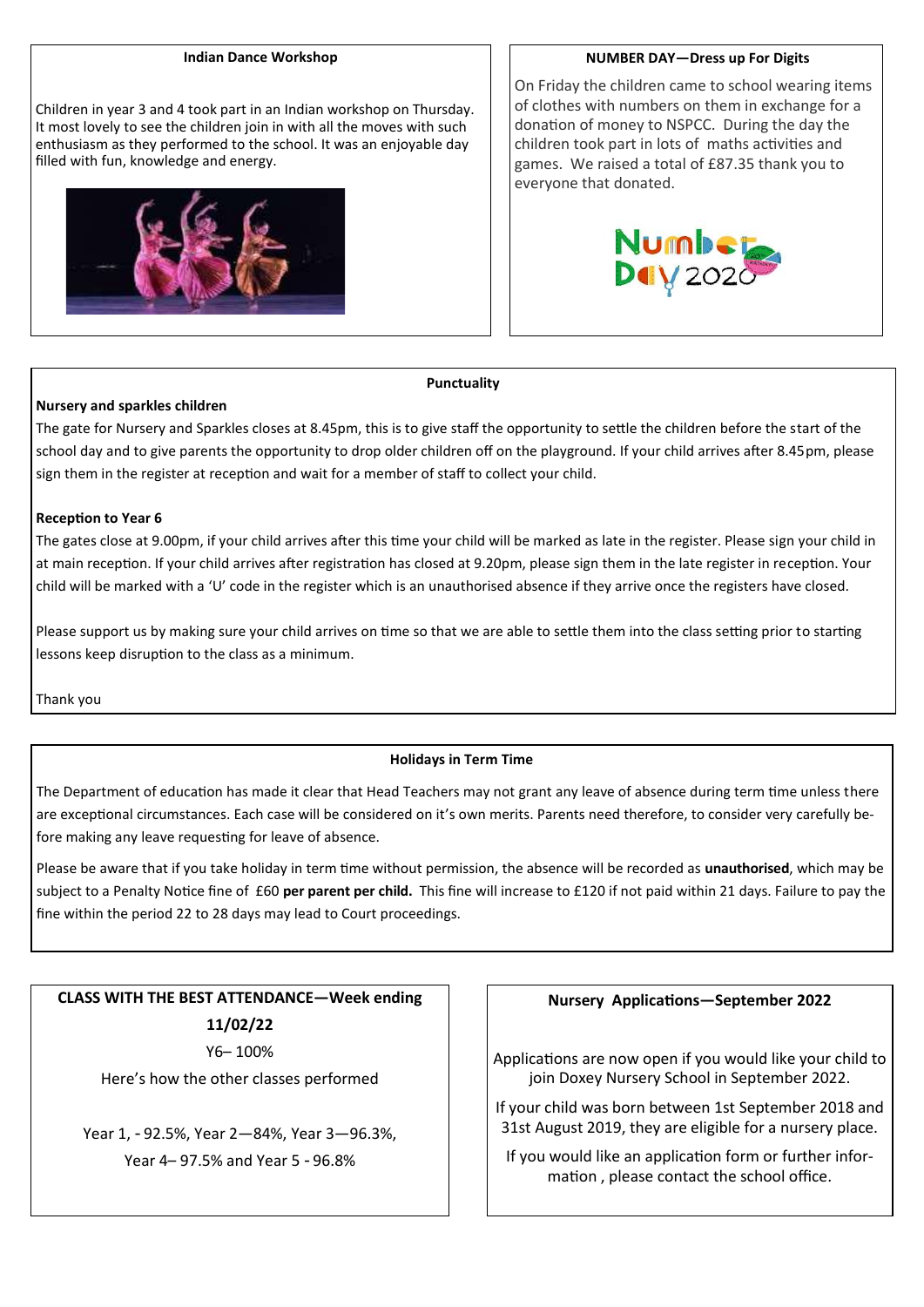Many of you will already be aware of the tragic news that affected one of our families on Thursday.

Baby Logan passed away at 11 weeks old, leaving his parents and 4 brothers naturally devastated.

A go fund me page has been set up by a family friend and I am sharing the link below for those that may wish to donate.

As a school community we are hoping to create a quiet reflection seating area. A space where all our pupils, current and future can reflect quietly on memories of loved ones they have lost.

We know you will all join us in sending our sincere condolences to the Walker family.

<https://gofund.me/62aeca54>

## **WORLD BOOK DAY— Thursday 3rd March**

Children can come to school dressed as their favourite book character, and also bring their favourite book to share with the class. There are some ideas below of book characters and outfit ideas:-





26. Matilda



25. Harry from Harry and His Bucketful of Dinosaurs





What you'll need:

- . Loose white T-shirt
- · Black leggings
- $-$  Trainers
- · Bobbles/strunchies for side bunches
- A big bundle of crayons







· A grider to ket - List college serve need to

55. One of The Midnight Gang





**Adolf Fiscate** 



- Microslape Of proclament



What you'll need:

- $-5$ tripey Fjs
- $\bullet$  *Fillow*
- $-$  Baloon